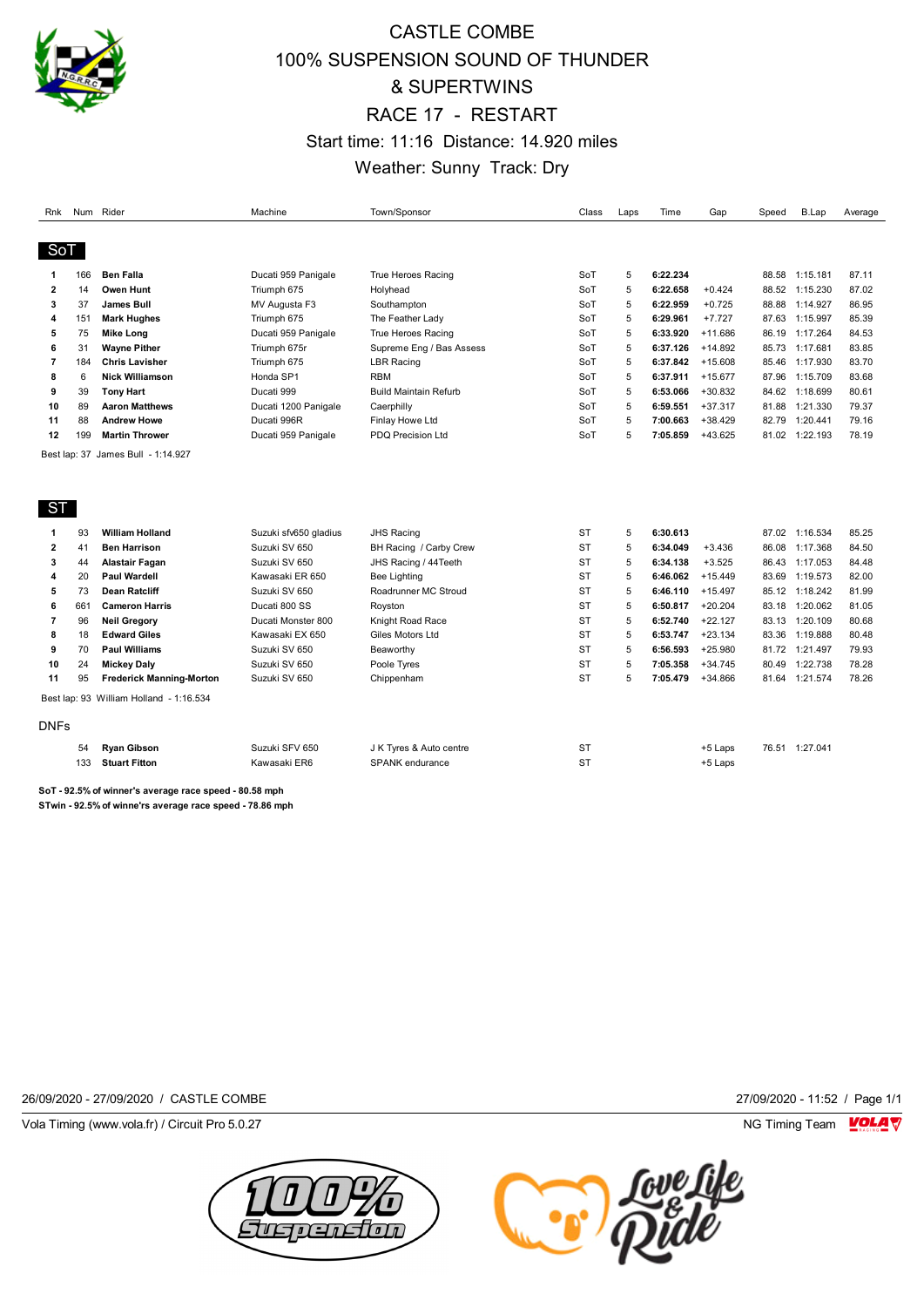

Lap Time

# CASTLE COMBE 100% SUSPENSION SOUND OF THUNDER & SUPERTWINS RACE 17 - RESTART LAP TIMES

Lap Time

Lap Time

| Aaron Matthews                               | Ben Harrison                   | <b>Edward Giles</b>             |
|----------------------------------------------|--------------------------------|---------------------------------|
| <b>START</b>                                 | <b>START</b>                   | <b>START</b>                    |
| $\mathbf{1}$                                 | 1                              | $\mathbf{1}$                    |
| 2<br>1:22.307                                | 2<br>1:17.368                  | 2<br>1:22.772                   |
| 3<br>1:21.330                                | 3<br>1:17.893                  | 3<br>1:20.427                   |
| 1:21.860<br>4                                | 4<br>1:17.467                  | 4<br>1:19.888                   |
| <b>FINISH</b>                                | <b>FINISH</b>                  | <b>FINISH</b>                   |
| 5<br>1:21.453                                | 5<br>1:17.698                  | 5<br>1:20.504                   |
| Alastair Fagan                               | <b>Cameron Harris</b>          | <b>Frederick Manning-Morton</b> |
| <b>START</b>                                 | <b>START</b>                   | <b>START</b>                    |
| $\mathbf{1}$                                 | $\mathbf{1}$                   | 1                               |
| 2<br>1:17.053                                | 2<br>1:20.360                  | 2<br>1:23.888                   |
| 3<br>1:17.284                                | 3<br>1:20.062                  | 3<br>1:22.380                   |
| 1:17.319<br>4                                | 4<br>1:20.701                  | 1:22.238<br>4                   |
| <b>FINISH</b><br>5<br>1:18.077               | <b>FINISH</b><br>5<br>1:20.788 | <b>FINISH</b><br>5<br>1:21.574  |
| <b>Andrew Howe</b>                           | Chris Lavisher                 | James Bull                      |
| <b>START</b>                                 | <b>START</b>                   | <b>START</b>                    |
| $\mathbf{1}$                                 | $\mathbf{1}$                   | $\mathbf{1}$                    |
| $\overline{c}$<br>1:23.785                   | 2<br>1:17.978                  | 2<br>1:15.140                   |
| 1:20.819<br>3                                | 3<br>1:18.103                  | 3<br>1:14.927                   |
| 1:21.092<br>4                                | 4<br>1:18.084                  | 4<br>1:15.634                   |
| <b>FINISH</b>                                | <b>FINISH</b>                  | <b>FINISH</b>                   |
| 5<br>1:20.441                                | 5<br>1:17.930                  | 5<br>1:14.932                   |
| Ben Falla                                    | Dean Ratcliff                  | Jason Burrill                   |
| <b>START</b>                                 | <b>START</b>                   | <b>START</b>                    |
| $\mathbf{1}$                                 | $\mathbf{1}$                   | <b>FINISH</b>                   |
| $\overline{2}$<br>1:15.498                   | $\overline{2}$<br>1:18.646     |                                 |
| 3<br>1:15.360                                | 3<br>1:18.321                  |                                 |
| 4<br>1:15.181                                | 4<br>1:18.434                  | Mark Hughes                     |
|                                              | <b>FINISH</b>                  |                                 |
| <b>FINISH</b><br>$5\phantom{.0}$<br>1:15.280 | 5<br>1:18.242                  |                                 |

26/09/2020 - 27/09/2020 / CASTLE COMBE 27/09/2020 - 11:50 / Page 1/2

Vola Timing (www.vola.fr) / Circuit Pro 5.0.27 **NG Timing Team** Vola Timing Team VOLA V



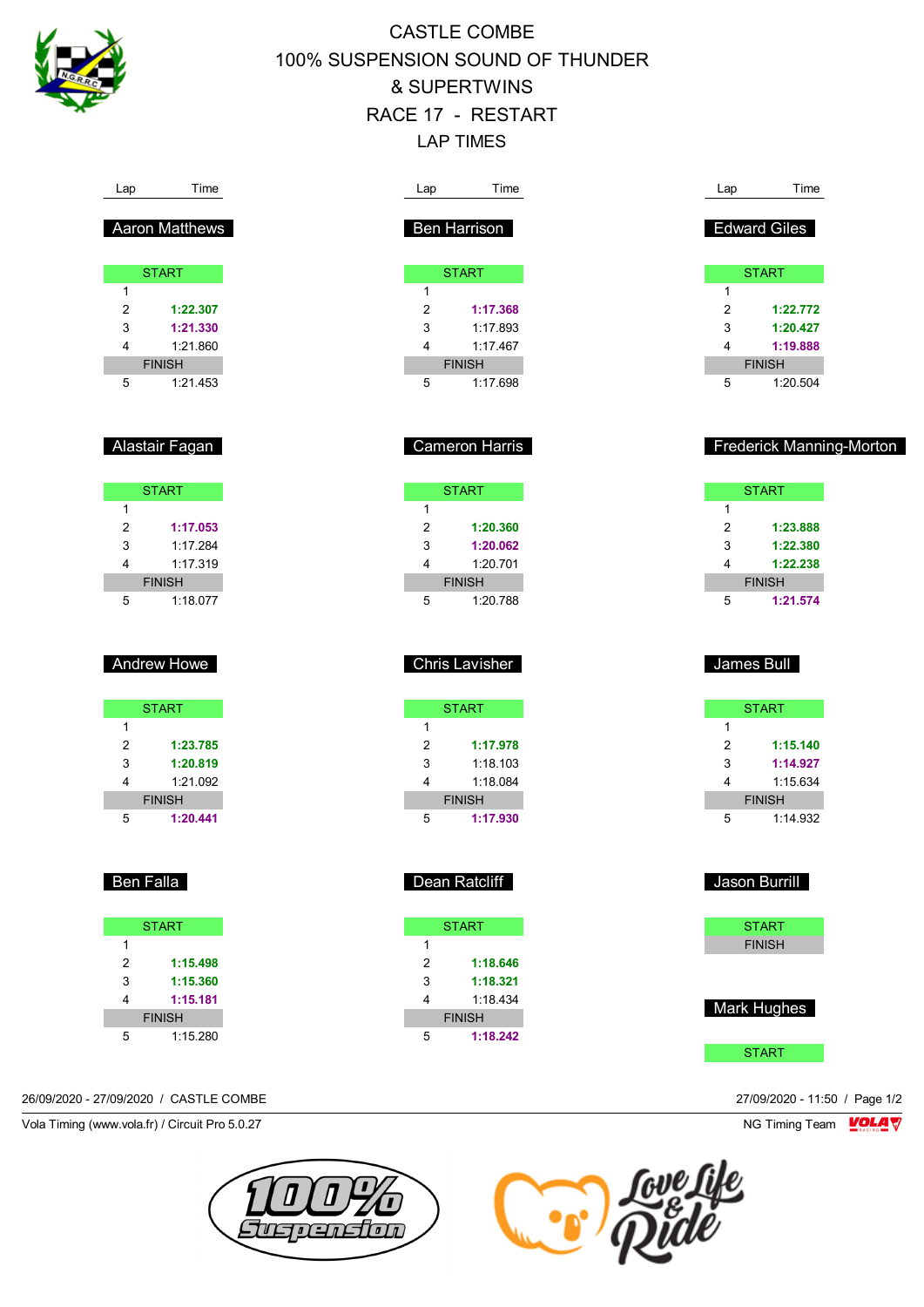CASTLE COMBE 100% SUSPENSION SOUND OF THUNDER & SUPERTWINS RACE 17 - RESTART LAP TIMES

| Lap            | Time                  |
|----------------|-----------------------|
|                |                       |
| 1              |                       |
| 2              | 1:16.973              |
| 3              | 1:15.997              |
| 4              | 1:16.593              |
|                | <b>FINISH</b>         |
| 5              | 1:16.238              |
|                |                       |
|                |                       |
|                | <b>Martin Thrower</b> |
|                |                       |
|                |                       |
|                | <b>START</b>          |
| 1              |                       |
| $\overline{2}$ | 1:23.616              |
| 3              | 1:22.193              |
| 4              | 1:22.677              |
|                | <b>FINISH</b>         |
| 5              | 1:22.979              |
|                |                       |
|                |                       |
|                |                       |
|                | <b>Mickey Daly</b>    |
|                |                       |
|                | <b>START</b>          |
| 1              |                       |
| $\overline{2}$ | 1:22.738              |
| 3              | 1:22.877              |
| 4              | 1:22.763              |
|                | <b>FINISH</b>         |
|                |                       |
| 5              | 1:23.979              |
|                |                       |
|                |                       |
| Mike Long      |                       |
|                |                       |
|                |                       |
|                | <b>START</b>          |

| 1:17.264      |  |  |  |  |
|---------------|--|--|--|--|
| 1.17769       |  |  |  |  |
| 1.18006       |  |  |  |  |
| <b>FINISH</b> |  |  |  |  |
| 1.17482       |  |  |  |  |
|               |  |  |  |  |

| START         |  |
|---------------|--|
| <b>FINISH</b> |  |
|               |  |

#### Neil Gregory

|   | <b>START</b> |
|---|--------------|
|   |              |
| 2 | 1:21.632     |
| з | 1:20.374     |

| Lap            | Time                      |  |
|----------------|---------------------------|--|
| 4              | 1:20.129                  |  |
|                | <b>FINISH</b>             |  |
| 5              | 1:20.109                  |  |
|                |                           |  |
|                |                           |  |
|                | Nick Williamson           |  |
|                |                           |  |
|                | <b>START</b>              |  |
| 1              |                           |  |
| $\overline{2}$ | 1:17.886                  |  |
| 3              | 1:16.297                  |  |
| 4              | 1:15.876                  |  |
|                | <b>FINISH</b>             |  |
| 5              | 1:15.709                  |  |
|                |                           |  |
|                | Owen Hunt                 |  |
|                |                           |  |
|                |                           |  |
| 1              | <b>START</b>              |  |
| $\overline{c}$ | 1:15.774                  |  |
| 3              | 1:15.442                  |  |
| 4              | 1:15.890                  |  |
|                | <b>FINISH</b>             |  |
| 5              | 1:15.230                  |  |
|                |                           |  |
|                |                           |  |
|                |                           |  |
|                | Paul Wardell              |  |
|                |                           |  |
|                | <b>START</b>              |  |
| 1              |                           |  |
| 2              | 1:19.683                  |  |
| 3              | 1:19.573                  |  |
| 4              | 1:19.698                  |  |
| 5              | <b>FINISH</b><br>1:20.113 |  |
|                |                           |  |
|                |                           |  |
|                |                           |  |
|                | Paul Williams             |  |
|                |                           |  |
| 1              | <b>START</b>              |  |
| $\overline{2}$ | 1:22.040                  |  |
| 3              | 1:21.497                  |  |
| 4              | 1:22.421                  |  |
|                | <b>FINISH</b>             |  |
| 5              | 1:21.898                  |  |
|                |                           |  |
|                |                           |  |
|                | Ryan Gibson               |  |
|                |                           |  |
| $\overline{1}$ | <b>START</b>              |  |

| Lap | Time                 |
|-----|----------------------|
| 2   | 1:27.041             |
|     | <b>FINISH</b>        |
|     |                      |
|     |                      |
|     | <b>Stuart Fitton</b> |
|     |                      |
|     | <b>START</b>         |
| 1   |                      |
|     | <b>FINISH</b>        |
|     |                      |
|     |                      |

### Tony Hart

|               | <b>START</b> |  |  |  |
|---------------|--------------|--|--|--|
| 1             |              |  |  |  |
| 2             | 1:20.898     |  |  |  |
| 3             | 1:19.285     |  |  |  |
| 4             | 1:18.699     |  |  |  |
| <b>FINISH</b> |              |  |  |  |
| 5             | 1:19.348     |  |  |  |

### Wayne Pither

|               | <b>START</b> |  |  |  |
|---------------|--------------|--|--|--|
| 1             |              |  |  |  |
| 2             | 1:17.833     |  |  |  |
| 3             | 1:17.681     |  |  |  |
| 4             | 1.18669      |  |  |  |
| <b>FINISH</b> |              |  |  |  |
| 5             | 1:17.779     |  |  |  |

## William Holland

|               | <b>START</b> |  |  |  |
|---------------|--------------|--|--|--|
| 1             |              |  |  |  |
| 2             | 1:16.833     |  |  |  |
| 3             | 1.17170      |  |  |  |
| 4             | 1.17219      |  |  |  |
| <b>FINISH</b> |              |  |  |  |
| ҕ             | 1:16.534     |  |  |  |

26/09/2020 - 27/09/2020 / CASTLE COMBE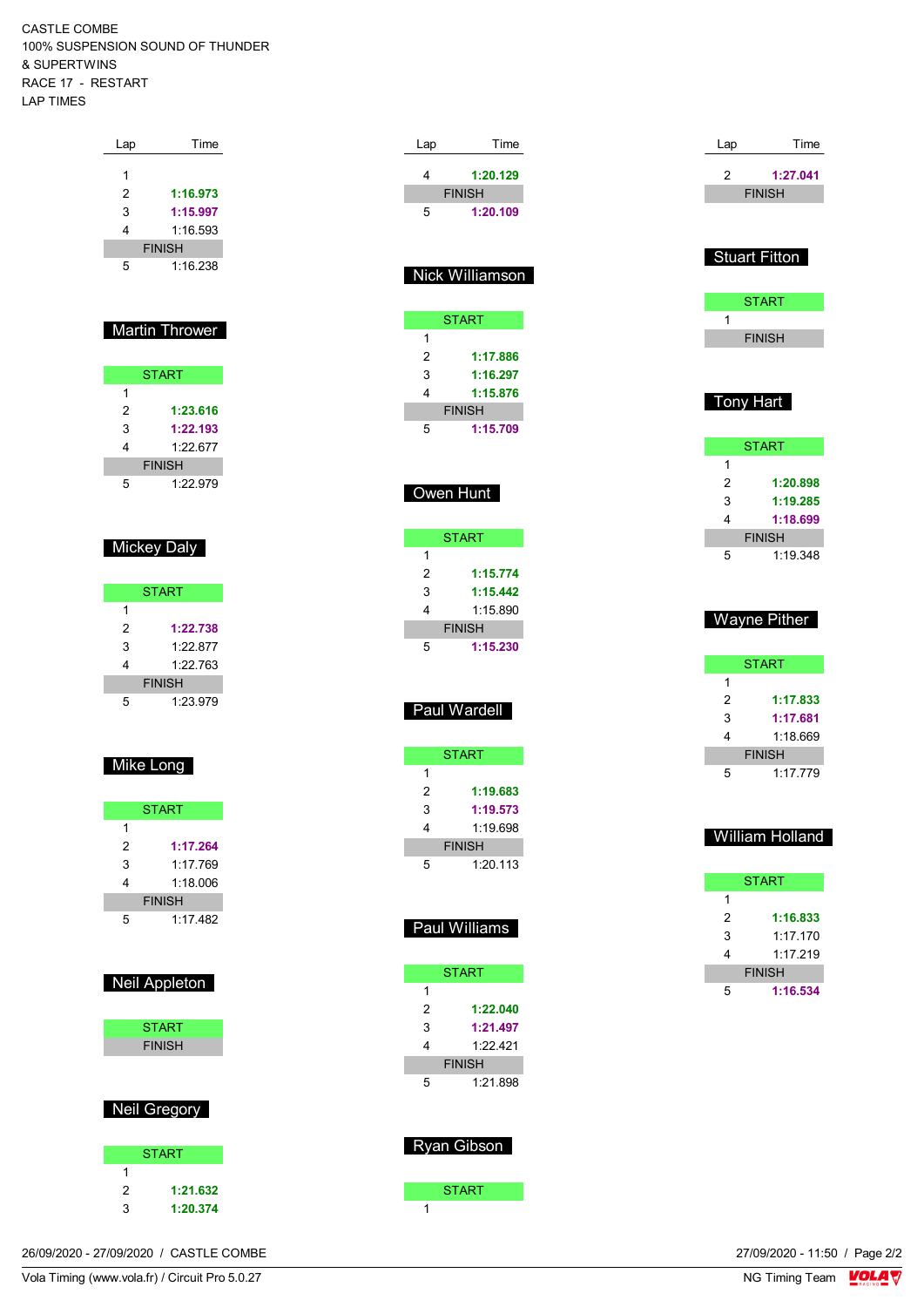

# CASTLE COMBE 100% SUSPENSION SOUND OF THUNDER & SUPERTWINS RACE 17 - RESTART LAP CHART

|                  |     | 2.  | 3. | 4.  | 5.  | 6. | 7.  | 8. | 9. | 10. | 11. | 12. | 13. | 14. | 15. | 16. | 17. | 18. | 19.          | 20. | 21. | 22. | 23. | 24. | 25. |
|------------------|-----|-----|----|-----|-----|----|-----|----|----|-----|-----|-----|-----|-----|-----|-----|-----|-----|--------------|-----|-----|-----|-----|-----|-----|
| Start            |     |     |    |     |     |    |     |    |    |     |     |     |     |     |     |     |     |     |              |     |     |     |     |     |     |
| Lap 1            | 14  | 166 | 37 | 93  | 75  | 41 | 151 | 44 | 31 | 184 | 20  | 70  | 661 | 18  | 96  | 6   | 73  | 89  | 24           | 199 | 88  | 39  | 95  | 133 | 54  |
| Lap2             | 14  | 166 | 37 | 93  | 75  | 41 | 151 | 44 | 31 | 184 | 20  | 661 | 6   | 70  | 73  | 96  | 18  | 89  | 39           | 24  | 199 | 88  | 95  | 54  |     |
| Lap <sub>3</sub> | 14  | 166 | 37 | 93  | 151 | 75 | 44  | 41 | 31 | 184 | 20  | -6  | 661 | 73  | 70  | 96  | 18  | 39  | $89^{\circ}$ | 24  | 88  | 199 | -95 |     |     |
| Lap <sub>4</sub> | 166 | 14  | 37 | 151 | 93  | 44 | 41  | 75 | 31 | 184 | 6.  | 20  | 73  | 661 | 96  | 18  | 39  | 70  | 89           | 88  | 24  | 199 | -95 |     |     |
| Lap 5            | 166 | 14  | 37 | 151 | 93  | 75 | 41  | 44 | 31 | 184 | 6.  | 20  | 73  | 661 | 96  | 39  | 18  | 70  | 89           | 88  | 24  | 95  | 199 |     |     |

26/09/2020 - 27/09/2020 / CASTLE COMBE 27/09/2020 - 11:49 / Page 1/1

Vola Timing (www.vola.fr) / Circuit Pro 5.0.27 **NG Timing Team** Vola Timing Team VOLA V

mston  $\overline{a}$ 

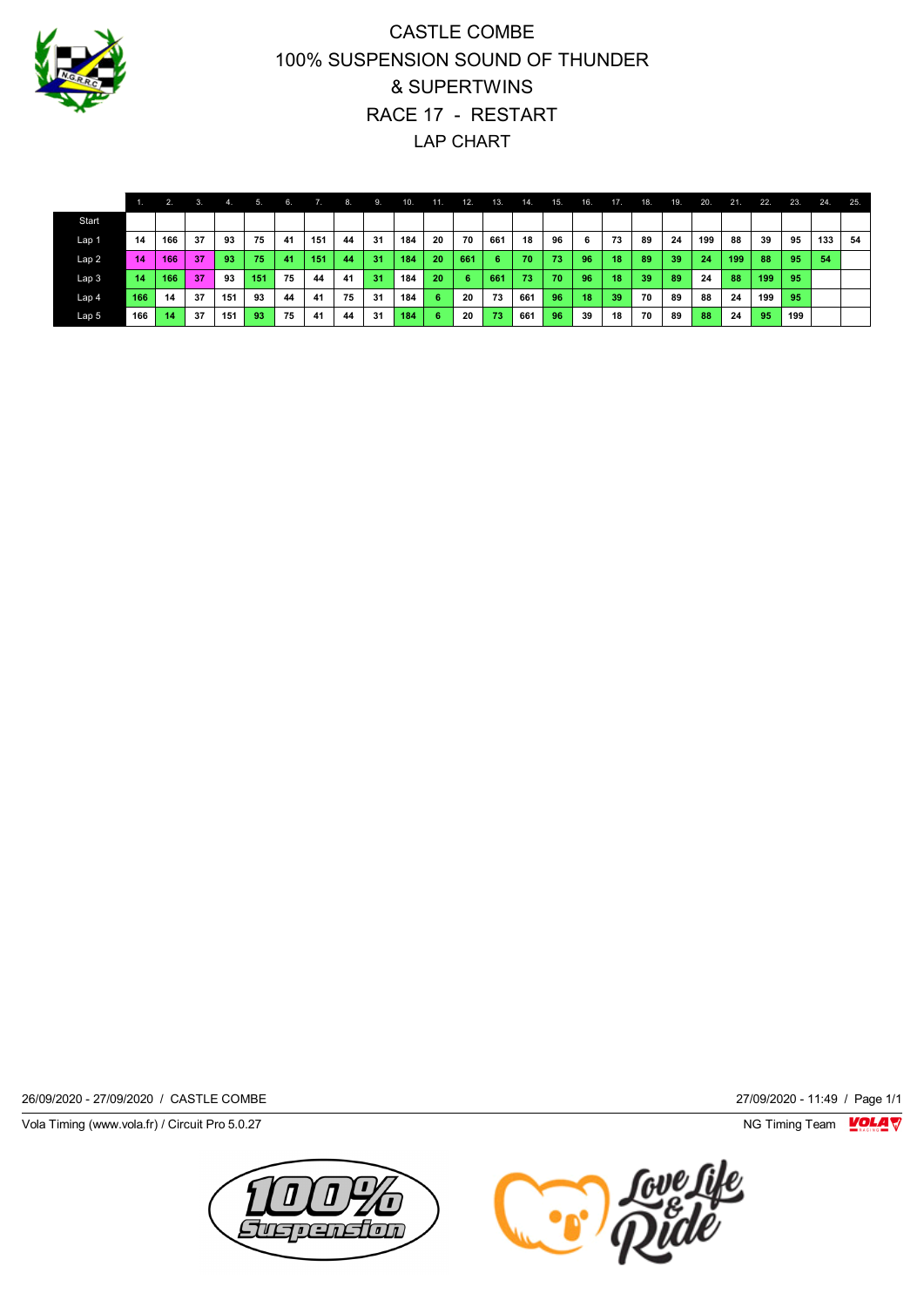

# CASTLE COMBE 100% SUSPENSION SOUND OF THUNDER & SUPERTWINS RACE 27 STARTING GRID

10 Laps = 18.500 Km



26/09/2020 - 27/09/2020 / CASTLE COMBE 27/09/2020 - 11:53 / Page 1/1

Vola Timing (www.vola.fr) / Circuit Pro 5.0.27 NG Timing Team NG Timing Team NG Timing Team NG Timing Team NG



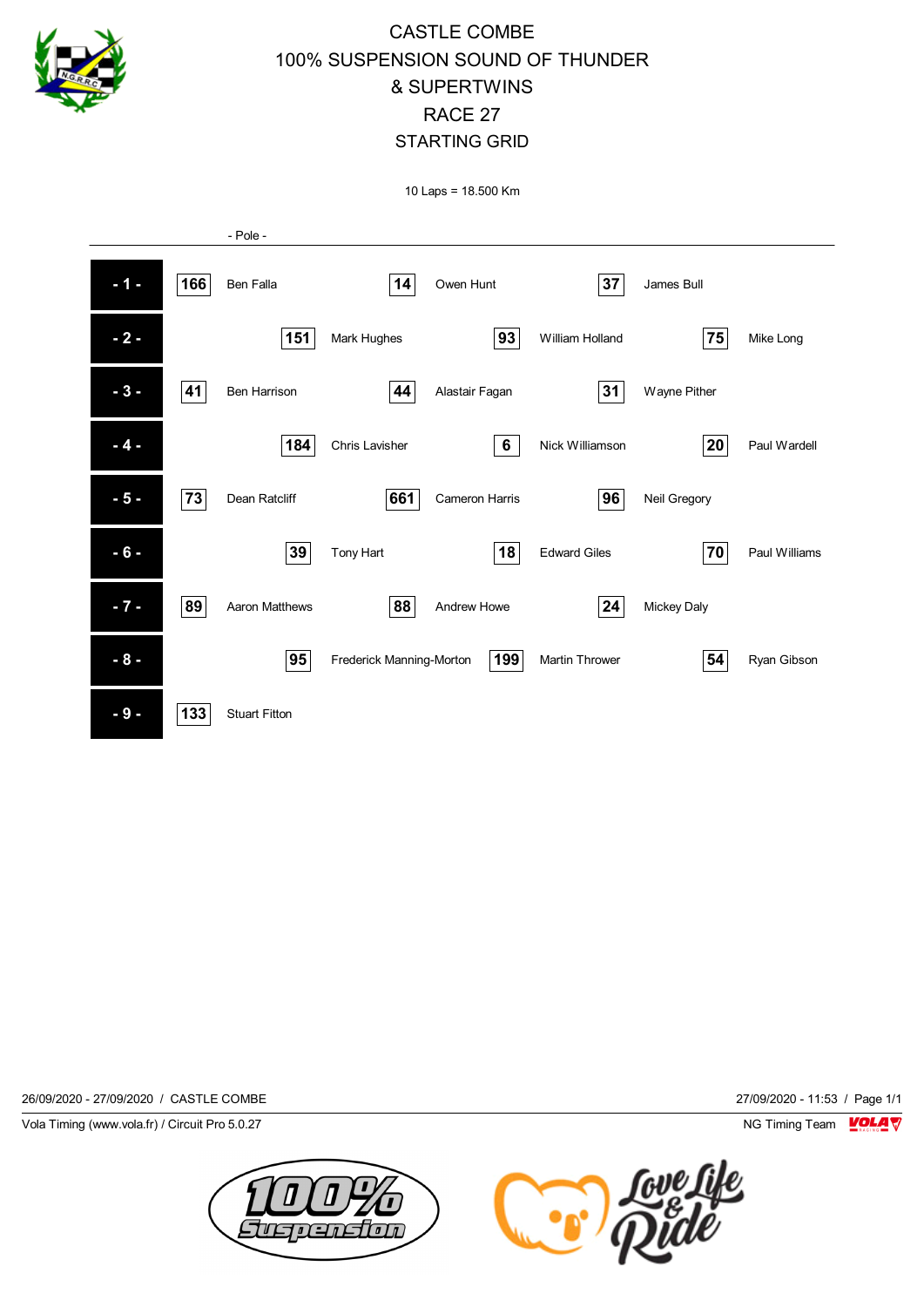

## CASTLE COMBE 100% SUSPENSION SOUND OF THUNDER & SUPERTWINS RACE 27 Start time: 15:41 Distance: 14.920 miles Weather: Sunny Track: Dry

| Rnk            |     | Num Rider                                              | Machine               | Town/Sponsor               | Class     | Laps           | Time      | Gap       | Speed | B.Lap          | Average |
|----------------|-----|--------------------------------------------------------|-----------------------|----------------------------|-----------|----------------|-----------|-----------|-------|----------------|---------|
|                |     |                                                        |                       |                            |           |                |           |           |       |                |         |
| SoT            |     |                                                        |                       |                            |           |                |           |           |       |                |         |
| 1              | 14  | <b>Owen Hunt</b>                                       | Triumph 675           | Holyhead                   | SoT       | 8              | 10:04.941 |           |       | 89.64 1:14.292 | 88.07   |
| $\overline{2}$ | 166 | <b>Ben Falla</b>                                       | Ducati 959 Panigale   | <b>True Heroes Racing</b>  | SoT       | 8              | 10:05.932 | $+0.991$  | 90.07 | 1:13.937       | 87.93   |
| 3              | 6   | <b>Nick Williamson</b>                                 | Honda SP1             | <b>RBM</b>                 | SoT       | 8              | 10:06.314 | $+1.373$  | 89.87 | 1:14.099       | 87.87   |
| 4              | 37  | <b>James Bull</b>                                      | MV Augusta F3         | Southampton                | SoT       | 8              | 10:08.172 | $+3.231$  | 89.47 | 1:14.432       | 87.60   |
| 5              | 151 | <b>Mark Hughes</b>                                     | Triumph 675           | The Feather Lady           | SoT       | 8              | 10:09.396 | $+4.455$  | 89.33 | 1:14.555       | 87.43   |
| 6              | 75  | <b>Mike Long</b>                                       | Ducati 959 Panigale   | True Heroes Racing         | SoT       | 8              | 10:25.590 | $+20.649$ |       | 86.83 1:16.694 | 85.16   |
| 7              | 184 | <b>Chris Lavisher</b>                                  | Triumph 675           | <b>LBR Racing</b>          | SoT       | 8              | 10:35.194 | $+30.253$ | 85.56 | 1:17.839       | 83.87   |
| 8              | 31  | <b>Wayne Pither</b>                                    | Triumph 675r          | Supreme Eng / Bas Assess   | SoT       | $\overline{7}$ | 9:30.468  | $+1$ Lap  | 86.33 | 1:17.142       | 81.72   |
| 9              | 89  | <b>Aaron Matthews</b>                                  | Ducati 1200 Panigale  | Caerphilly                 | SoT       | $\overline{7}$ | 9:32.448  | $+1$ Lap  | 84.01 | 1:19.276       | 81.43   |
| 10             | 199 | <b>Martin Thrower</b>                                  | Ducati 959 Panigale   | PDQ Precision Ltd          | SoT       | $\overline{7}$ | 9:41.409  | $+1$ Lap  | 81.93 | 1:21.286       | 80.18   |
| 11             | 88  | <b>Andrew Howe</b>                                     | Ducati 996R           | Finlay Howe Ltd            | SoT       | $\overline{7}$ | 9:41.638  | $+1$ Lap  | 81.88 | 1:21.331       | 80.15   |
| 12             | 193 | <b>Bill White</b>                                      | Aprilia RSVR 1000     | Bad Billy Racing           | SoT       | $\overline{7}$ | 10:14.325 | $+1$ Lap  | 78.33 | 1:25.021       | 75.88   |
| ST             |     |                                                        |                       |                            |           |                |           |           |       |                |         |
| 1              | 93  | <b>William Holland</b>                                 | Suzuki sfv650 gladius | <b>JHS Racing</b>          | <b>ST</b> | 8              | 10:14.885 |           |       | 88.15 1:15.552 | 86.65   |
| $\overline{2}$ | 41  | <b>Ben Harrison</b>                                    | Suzuki SV 650         | BH Racing / Carby Crew     | <b>ST</b> | 8              | 10:22.783 | $+7.898$  |       | 86.82 1:16.702 | 85.55   |
| 3              | 73  | <b>Dean Ratcliff</b>                                   | Suzuki SV 650         | Roadrunner MC Stroud       | <b>ST</b> | $\overline{7}$ | 9:24.773  | $+1$ Lap  |       | 85.32 1:18.057 | 82.54   |
| 4              | 20  | <b>Paul Wardell</b>                                    | Kawasaki ER 650       | Bee Lighting               | <b>ST</b> | $\overline{7}$ | 9:26.845  | $+1$ Lap  | 83.66 | 1:19.599       | 82.24   |
| 5              | 661 | <b>Cameron Harris</b>                                  | Ducati 800 SS         | Royston                    | <b>ST</b> | $\overline{7}$ | 9:27.245  | $+1$ Lap  | 83.96 | 1:19.322       | 82.18   |
| 6              | 13  | <b>Joe Connolly</b>                                    | Kawasaki ER6          | <b>LJ Construction Ltd</b> | <b>ST</b> | $\overline{7}$ | 9:29.871  | $+1$ Lap  | 83.44 | 1:19.809       | 81.80   |
| 7              | 96  | <b>Neil Gregory</b>                                    | Ducati Monster 800    | Knight Road Race           | <b>ST</b> | $\overline{7}$ | 9:30.971  | $+1$ Lap  | 83.39 | 1:19.857       | 81.65   |
| 8              | 18  | <b>Edward Giles</b>                                    | Kawasaki EX 650       | Giles Motors Ltd           | <b>ST</b> | $\overline{7}$ | 9:38.836  | $+1$ Lap  | 83.10 | 1:20.142       | 80.54   |
| 9              | 59  | <b>Hayden Rushton</b>                                  | Kawasaki ER6          | Gem's Motorcycle Breakers  | <b>ST</b> | $\overline{7}$ | 9:44.335  | $+1$ Lap  | 81.60 | 1:21.610       | 79.78   |
| 10             | 24  | <b>Mickey Daly</b>                                     | Suzuki SV 650         | Poole Tyres                | <b>ST</b> | $\overline{7}$ | 9:46.913  | $+1$ Lap  | 81.44 | 1:21.771       | 79.43   |
| 11             | 95  | <b>Frederick Manning-Morton</b>                        | Suzuki SV 650         | Chippenham                 | <b>ST</b> | $\overline{7}$ | 10:04.322 | $+1$ Lap  | 80.49 | 1:22.741       | 77.14   |
|                |     | Best lap: 93 William Holland - 1:15.552                |                       |                            |           |                |           |           |       |                |         |
| <b>DNFs</b>    |     |                                                        |                       |                            |           |                |           |           |       |                |         |
|                | 44  | <b>Alastair Fagan</b>                                  | Suzuki SV 650         | JHS Racing / 44Teeth       | <b>ST</b> |                |           | +8 Laps   |       |                |         |
|                |     | SoT - 92.5% of winner's average race speed - 72.83 mph |                       |                            |           |                |           |           |       |                |         |

**ST - 92.5% of winner's average race speed - 81.46 mph I700 - 92.5% of winner's average race speed - 80.15 mph**

**REDUCED DISTANCE - RED FLAG**

26/09/2020 - 27/09/2020 / CASTLE COMBE 27/09/2020 - 15:59 / Page 1/1

Vola Timing (www.vola.fr) / Circuit Pro 5.0.27 NG Timing Team Museum of the Superior Section 1997 NG Timing Team Museum of the Superior Section 1997 NG Timing Team Museum of the Superior Section 1997 NG Timing Team Museum



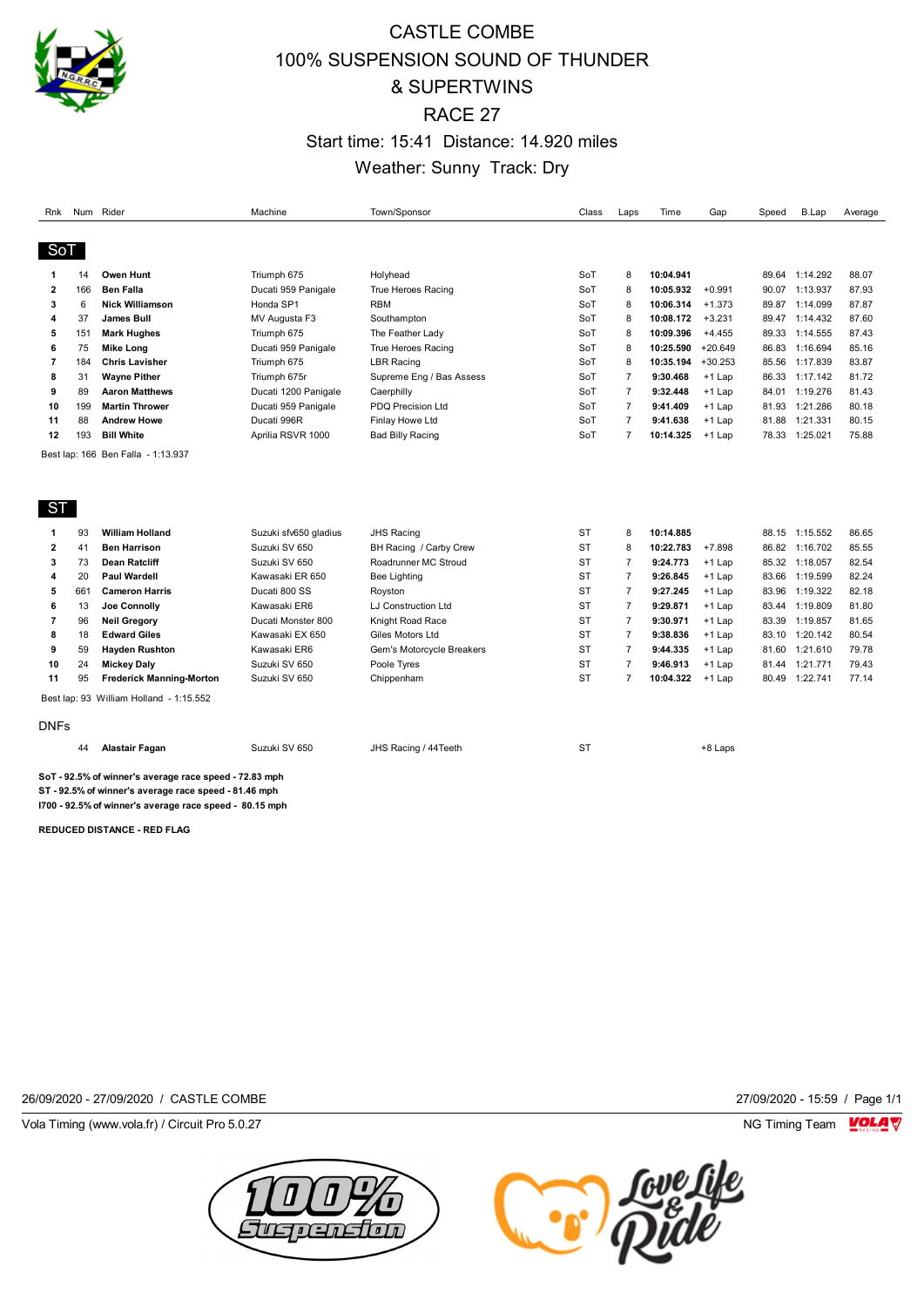

Lap

# CASTLE COMBE 100% SUSPENSION SOUND OF THUNDER & SUPERTWINS RACE 27 LAP TIMES

| Lap                 | Time                 | Lap                     | Time                  | Lap                     | Time                     |
|---------------------|----------------------|-------------------------|-----------------------|-------------------------|--------------------------|
|                     |                      | 8                       | 1:14.870              |                         |                          |
|                     | Aaron Matthews       |                         | <b>RED FLAG</b>       |                         | <b>Chris Lavisher</b>    |
|                     |                      |                         |                       |                         |                          |
|                     | <b>START</b>         |                         |                       |                         | <b>START</b>             |
| $\mathbf{1}$        |                      |                         |                       | $\mathbf{1}$            |                          |
| 2                   | 1:20.892             |                         | Ben Harrison          | $\overline{\mathbf{c}}$ | 1:18.931                 |
| 3                   | 1:21.559             |                         |                       | 3                       | 1:17.839                 |
| 4                   | 1:20.774             |                         | <b>START</b>          | 4                       | 1:17.951                 |
| 5                   | 1:20.345             | $\mathbf{1}$            |                       | 5                       | 1:18.391                 |
| 6                   | 1:20.237             | $\overline{\mathbf{c}}$ | 1:16.846              | 6                       | 1:18.665                 |
| 7                   | 1:19.276             | 3                       | 1:17.194              | 7                       | 1:18.622                 |
|                     | <b>RED FLAG</b>      | 4                       | 1:16.959              | 8                       | 1:18.773                 |
|                     |                      | 5                       | 1:17.029              |                         | <b>RED FLAG</b>          |
|                     |                      | 6                       | 1:17.307              |                         |                          |
|                     |                      | 7                       | 1:16.819              |                         |                          |
|                     | Alastair Fagan       | 8                       | 1:16.702              |                         |                          |
|                     |                      |                         | <b>RED FLAG</b>       |                         | Dean Ratcliff            |
|                     | <b>START</b>         |                         |                       |                         |                          |
|                     | <b>RED FLAG</b>      |                         |                       |                         | <b>START</b>             |
|                     |                      |                         |                       | $\mathbf{1}$            |                          |
|                     |                      | <b>Bill White</b>       |                       | $\overline{\mathbf{c}}$ | 1:18.213                 |
|                     |                      |                         |                       | 3                       | 1:18.057                 |
|                     | <b>Andrew Howe</b>   |                         | <b>START</b>          | 4                       | 1:18.376                 |
|                     |                      | $\mathbf{1}$            |                       | 5                       | 1:19.139                 |
|                     | <b>START</b>         | $\overline{\mathbf{c}}$ | 1:25.021              | 6                       | 1:23.065                 |
| $\mathbf{1}$        |                      | 3                       | 1:27.217              | $\overline{7}$          | 1:22.209                 |
| $\overline{c}$      | 1:21.331             | 4                       | 1:26.547              |                         | <b>RED FLAG</b>          |
| 3                   | 1:21.552             | 5                       | 1:27.626              |                         |                          |
| 4                   | 1:21.444             | 6                       | 1:26.764              |                         |                          |
| 5                   | 1:21.589             | $\overline{7}$          | 1:26.370              |                         |                          |
| 6                   | 1:21.844             |                         | <b>RED FLAG</b>       |                         | <b>Edward Giles</b>      |
| $\overline{7}$      | 1:22.138             |                         |                       |                         |                          |
|                     | <b>RED FLAG</b>      |                         |                       |                         | <b>START</b>             |
|                     |                      |                         |                       | $\mathbf{1}$            |                          |
|                     |                      |                         | <b>Cameron Harris</b> | $\overline{\mathbf{c}}$ | 1:21.230                 |
|                     |                      |                         |                       | 3                       | 1:21.416                 |
| <b>Ben Falla</b>    |                      |                         | <b>START</b>          | $\overline{4}$          | 1:21.594                 |
|                     |                      | $\mathbf{1}$            |                       | 5                       | 1:21.563                 |
|                     |                      | $\boldsymbol{2}$        | 1:19.322              | 6                       | 1:21.596                 |
|                     | <b>START</b>         | 3                       | 1:20.290              | $\overline{7}$          | 1:20.142                 |
| $\mathbf{1}$        |                      | 4                       | 1:20.004              |                         | <b>RED FLAG</b>          |
|                     | 1:15.922             | 5                       | 1:19.936              |                         |                          |
|                     |                      | 6                       | 1:20.640              |                         |                          |
| $\overline{c}$      |                      |                         |                       |                         |                          |
| 3                   | 1:15.419             |                         |                       |                         |                          |
| 4                   | 1:14.989             | $\overline{7}$          | 1:19.937              |                         |                          |
| 5                   | 1:14.765             |                         | <b>RED FLAG</b>       |                         | Frederick Manning-Morton |
| 6<br>$\overline{7}$ | 1:14.561<br>1:13.937 |                         |                       |                         | <b>START</b>             |

Vola Timing (www.vola.fr) / Circuit Pro 5.0.27 NG Timing Team VOLA V



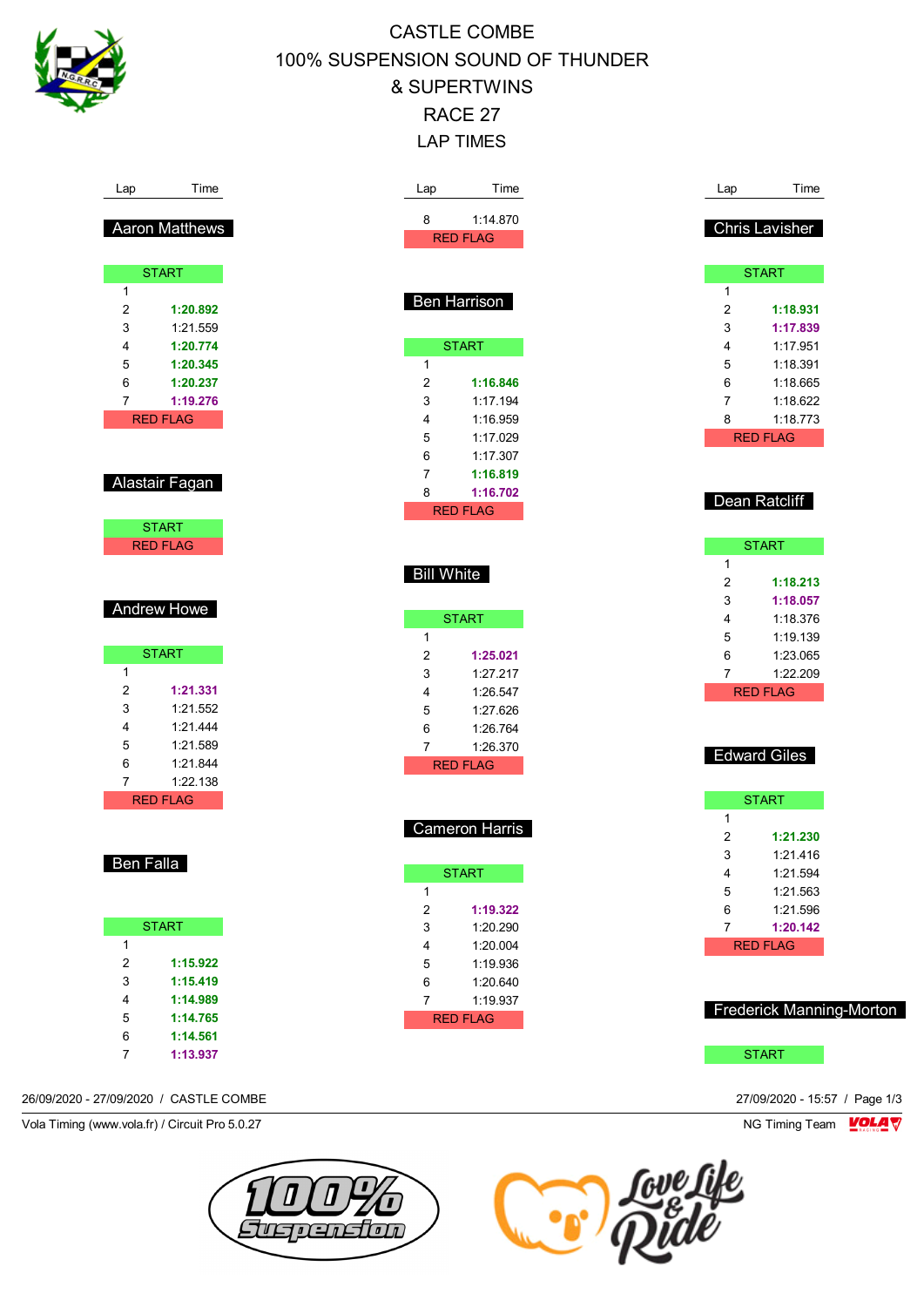CASTLE COMBE 100% SUSPENSION SOUND OF THUNDER & SUPERTWINS RACE 27 LAP TIMES

| Lap | Time            |
|-----|-----------------|
|     |                 |
| 1   |                 |
| 2   | 1:22.741        |
| 3   | 1.25 287        |
| 4   | 1:24.323        |
| 5   | 1.24.246        |
| 6   | 1:25.210        |
| 7   | 1:28.728        |
|     | <b>RED FLAG</b> |

#### Hayden Rushton

|   | <b>START</b> |
|---|--------------|
| 1 |              |
| 2 | 1:21.757     |
| 3 | 1:22.520     |
| 4 | 1:22.464     |
| 5 | 1:21.706     |
| 6 | 1:21.610     |
| 7 | 1:21.848     |
|   | RFD FI AG    |

#### James Bull

|   | <b>START</b>     |
|---|------------------|
| 1 |                  |
| 2 | 1:16.093         |
| 3 | 1:15.424         |
| 4 | 1:15.043         |
| 5 | 1.15108          |
| 6 | 1:14.432         |
| 7 | 1:14 801         |
| 8 | 1:15.314         |
|   | <b>RFD FI AG</b> |

## Joe Connolly

|   | <b>START</b>     |  |  |  |  |
|---|------------------|--|--|--|--|
| 1 |                  |  |  |  |  |
| 2 | 1:19.809         |  |  |  |  |
| 3 | 1.20 016         |  |  |  |  |
| 4 | 1:19.936         |  |  |  |  |
| 5 | 1.20.511         |  |  |  |  |
| 6 | 1:20.631         |  |  |  |  |
| 7 | 1:20.211         |  |  |  |  |
|   | <b>RFD FI AG</b> |  |  |  |  |
|   |                  |  |  |  |  |
|   |                  |  |  |  |  |

## Mark Hughes



26/09/2020 - 27/09/2020 / CASTLE COMBE

| Lap | Time            |
|-----|-----------------|
| 1   |                 |
| 2   | 1:16.157        |
| 3   | 1:15.149        |
| 4   | 1:14.974        |
| 5   | $1.15$ 188      |
| 6   | 1:14.555        |
| 7   | 1.14958         |
| 8   | 1:15.668        |
|     | <b>RED FLAG</b> |

Martin Thrower

**START** 

 **1:21.286** 1:21.455 1:21.632 1:21.603 1:21.533 1:22.965 RED FLAG

| Lap | Time     |
|-----|----------|
| 1   |          |
|     |          |
| 2   | 1:20.658 |
| 3   | 1:20.008 |
| 4   | 1:19.857 |
| 5   | 1:20.425 |
| 6   | 1:20.557 |
| 7   | 1:20.968 |
|     | RED FLAG |

#### Nick Williamson

|   | <b>START</b>    |
|---|-----------------|
| 1 |                 |
| 2 | 1:15.033        |
| 3 | 1.15202         |
| 4 | 1:15.049        |
| 5 | 1:14.281        |
| 6 | 1:14 431        |
| 7 | 1:14.099        |
| 8 | 1:14 781        |
|   | <b>RED FLAG</b> |

### Mickey Daly

|   | <b>START</b> |
|---|--------------|
| 1 |              |
| 2 | 1:22.253     |
| 3 | 1:22.713     |
| 4 | 1.22.578     |
| 5 | 1.22 413     |
| 6 | 1:21.771     |
| 7 | 1:22.309     |
|   | RFD FI AG    |

#### Mike Long

| 1<br>2<br>1:17.748<br>3<br>1:17.305<br>1:18.027<br>4<br>5<br>1:17.289<br>6<br>1:16.920<br>7<br>1:16.694<br>1:16.959<br>8<br><b>RED FLAG</b> | <b>START</b> |
|---------------------------------------------------------------------------------------------------------------------------------------------|--------------|
|                                                                                                                                             |              |
|                                                                                                                                             |              |
|                                                                                                                                             |              |
|                                                                                                                                             |              |
|                                                                                                                                             |              |
|                                                                                                                                             |              |
|                                                                                                                                             |              |
|                                                                                                                                             |              |
|                                                                                                                                             |              |
|                                                                                                                                             |              |

# Neil Gregory

START **START** 

#### Owen Hunt

|   | <b>START</b>    |  |  |  |  |  |  |
|---|-----------------|--|--|--|--|--|--|
| 1 |                 |  |  |  |  |  |  |
| 2 | 1:15.512        |  |  |  |  |  |  |
| 3 | 1:15.513        |  |  |  |  |  |  |
| 4 | 1:14.900        |  |  |  |  |  |  |
| 5 | 1.14997         |  |  |  |  |  |  |
| 6 | 1:14.530        |  |  |  |  |  |  |
| 7 | 1:14.325        |  |  |  |  |  |  |
| 8 | 1:14.292        |  |  |  |  |  |  |
|   | <b>RED FLAG</b> |  |  |  |  |  |  |

## Paul Wardell

| <b>START</b> |                 |  |  |  |  |  |  |  |  |  |
|--------------|-----------------|--|--|--|--|--|--|--|--|--|
| 1            |                 |  |  |  |  |  |  |  |  |  |
| 2            | 1:19.770        |  |  |  |  |  |  |  |  |  |
| 3            | 1:19.821        |  |  |  |  |  |  |  |  |  |
| 4            | 1:19.599        |  |  |  |  |  |  |  |  |  |
| 5            | 1.19715         |  |  |  |  |  |  |  |  |  |
| 6            | 1.19911         |  |  |  |  |  |  |  |  |  |
| 7            | 1:19.787        |  |  |  |  |  |  |  |  |  |
|              | <b>RED FLAG</b> |  |  |  |  |  |  |  |  |  |

Wayne Pither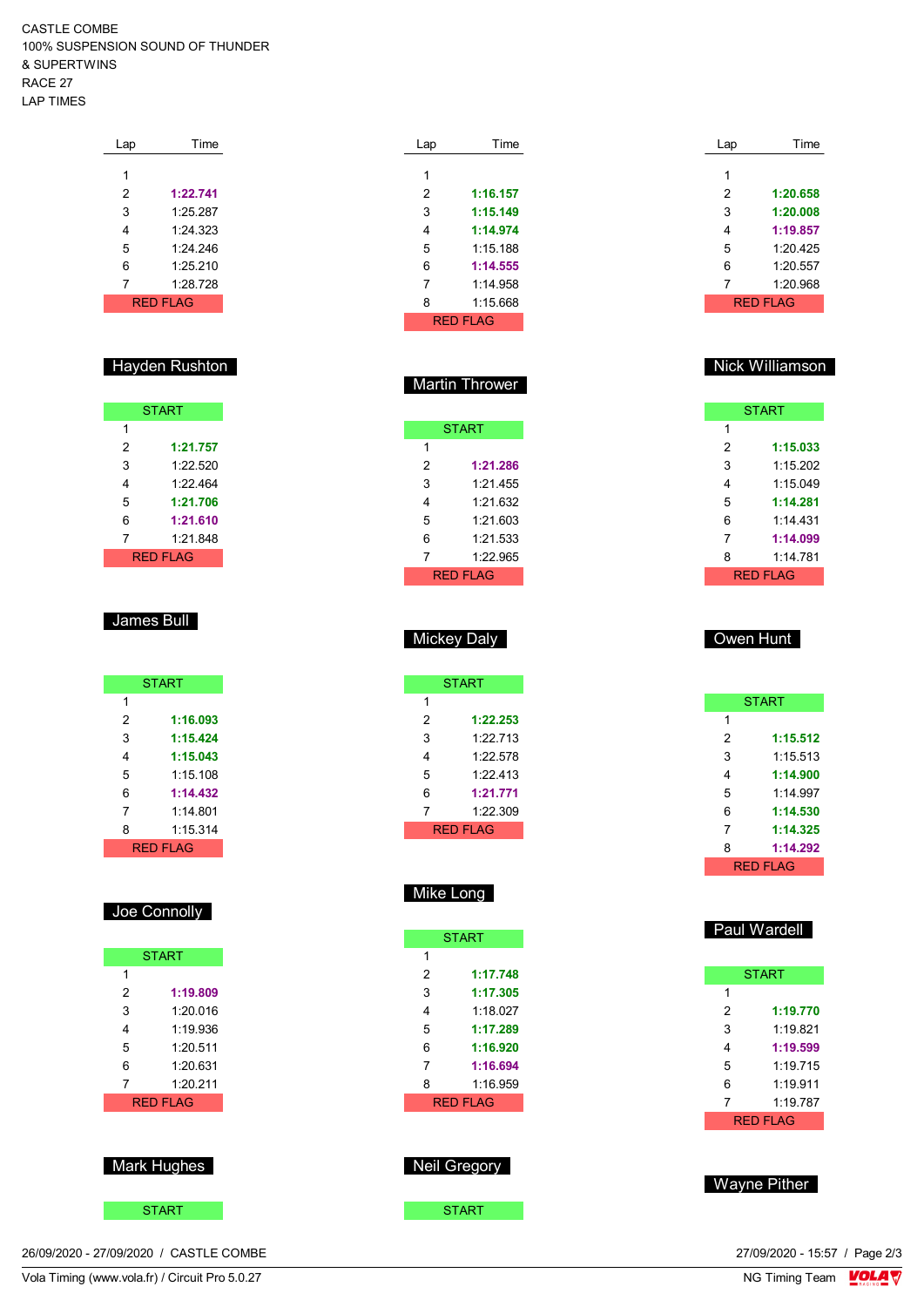CASTLE COMBE 100% SUSPENSION SOUND OF THUNDER & SUPERTWINS RACE 27 LAP TIMES

| Lap | Time             |
|-----|------------------|
|     |                  |
|     | <b>START</b>     |
| 1   |                  |
| 2   | 1:18.123         |
| 3   | 1:17.668         |
| 4   | 1:17.142         |
| 5   | 1.29469          |
| 6   | 1.21 733         |
| 7   | 1:19.885         |
|     | <b>RFD FI AG</b> |

## William Holland

| <b>START</b>    |          |  |  |  |  |  |  |  |  |  |
|-----------------|----------|--|--|--|--|--|--|--|--|--|
| 1               |          |  |  |  |  |  |  |  |  |  |
| 2               | 1:16.464 |  |  |  |  |  |  |  |  |  |
| 3               | 1:15.884 |  |  |  |  |  |  |  |  |  |
| 4               | 1.15942  |  |  |  |  |  |  |  |  |  |
| 5               | 1:15.559 |  |  |  |  |  |  |  |  |  |
| հ               | 1.16 207 |  |  |  |  |  |  |  |  |  |
| 7               | 1:15.552 |  |  |  |  |  |  |  |  |  |
| 8               | 1:16 095 |  |  |  |  |  |  |  |  |  |
| <b>RED FLAG</b> |          |  |  |  |  |  |  |  |  |  |

26/09/2020 - 27/09/2020 / CASTLE COMBE

27/09/2020 - 15:58 / Page 3/3<br>NG Timing Team  $\frac{VOLA}{V}$